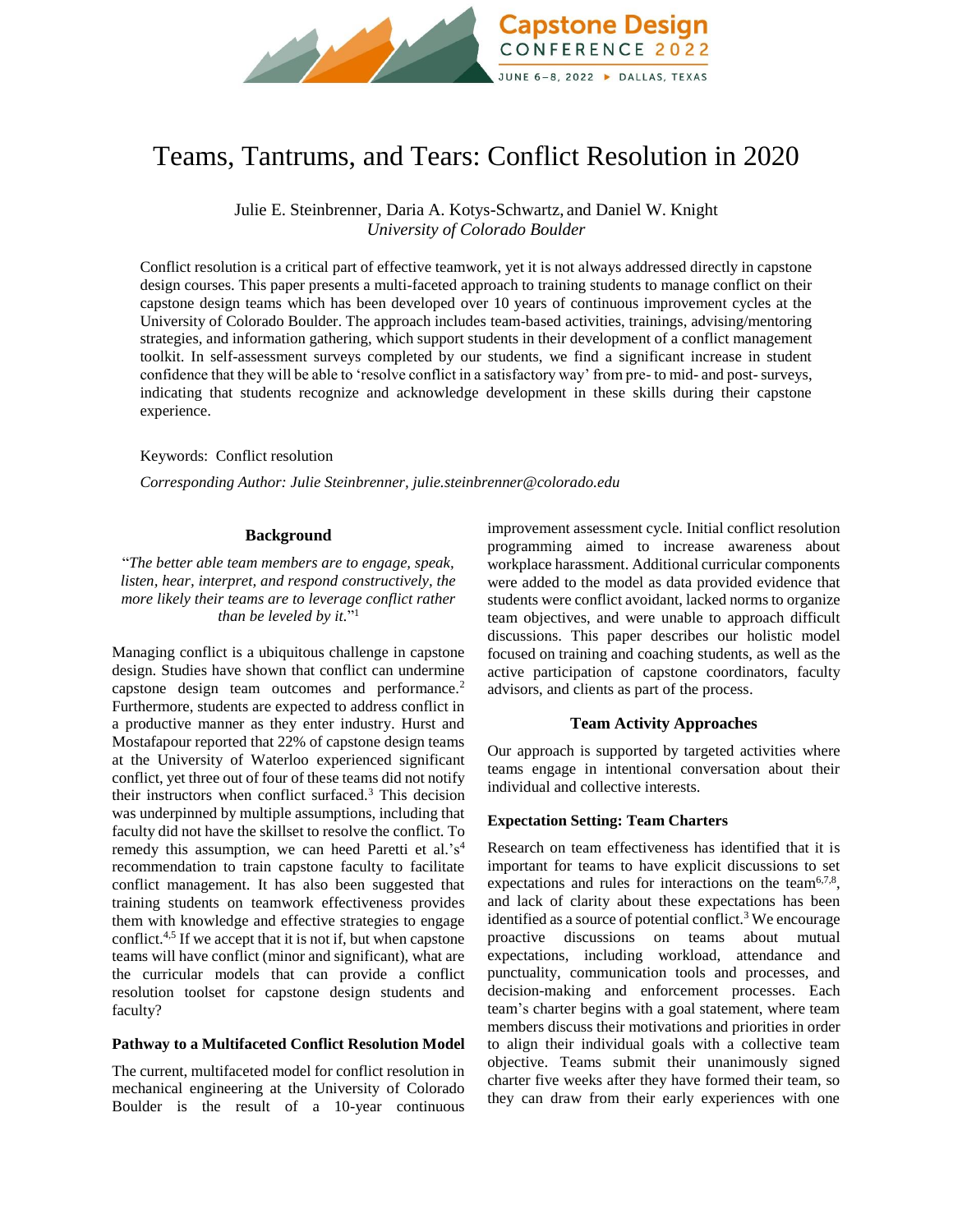

another to focus discussion around relevant topics. Additionally, at the start of the second semester, teams revisit their charters, re-establish team norms, and update them based on the insight they have gained in working together for four months. Teams are coached to use this agreement for self-governance when conflicts arise, allowing them to center discussions around agreed-upon goals and self-prescribed methods to address issues.

### **Intentional Communication: Team Role Proposals**

Early in team formation, we engage teams in intentional discussion about what each team members may contribute to the team. In our capstone program, each team member has a management/leadership role, in addition to technical design responsibilities, to create shared leadership on the team.<sup>9</sup> One early source of conflict on teams has been the selection of these roles; some students felt alienated or unheard if one team member assigned roles autocratically (often appointing themselves the project manager). Instead, teams now create intentional discussion around who should take on each role after they have been working together for just over a week. Teams write a short "Team Role Proposal" which summarizes their decision for who will fill each roleand why that student is well-suited for the role, for example because of prior experience or a strong desire to build experience with related skills. The role proposal is included in the team's introductory email to their faculty advisor, who can provide feedback on the role proposals upon meeting the team. This approach sets the tone for teams to understand the varied skills, interests, and motivations of their members, which they can draw from throughout the project.

## **Training Approaches for Toolset Development**

Additionally, we conduct a series of trainings focused on providing teams tools to approach conflict management.

## **Community-Building: Bystander Training**

We discuss conflict management on teams through the lens of professional community. We introduce design and the design process as a social process, in which the success of an individual or concept relies on a network of support from individuals (staff, vendors, colleagues). We emphasize that these relationships matter and we coach the students through the process of building and maintaining them.

We offer a session of Effective Bystander Intervention Training<sup>10</sup>, which is facilitated by the university's Office of Institutional and Equity Compliance (OIEC) in an interactive workshop. Whereas traditional trainings for workplace interactions focus on sexual harassment and what is *legal* rather than what is *right*, this training emphasizes building skills and strategies for "intervening effectively when [people] witness situations where help may be needed," and analyzing the psychology and sociology of people in difficult situations to develop strategies for handling them. In collaboration with OEIC, we include examples drawn from experiences relevant to senior design teams, such as:

- In your team, you have noticed that a couple of students are consistently ignored. One team member recently made a valuable suggestion, but it went unnoticed until another team member made the same suggestion. You aren't sure if anyone else has concerns, but it's starting to frustrate you.
- In a meeting, a team member seems a bit disengaged and distracted. Later, you walk by the team member who is on the phone and seems to be discussing something upsetting. You are concerned they may be facing some serious issues in their personal life.
- You notice a classmate in a heated conversation with their faculty advisor. The advisor is speaking loudly and publicly berating the student for their performance. The student appears visibly shaken.

Students work through these scenarios using the tools they develop during the workshop by discussing the following questions in class:

- What are some barriers that might prevent you from acting in this scenario?
- How might you approach an intervention? What strategies would you consider?

## **Empathy Development: Social Style Training**

To provide students with tools to understand and respond to teammates, we teach the Social Style® framework.<sup>11</sup> This framework empowers students to recognize their preferences in interacting with others and vice versa. And, it challenges students to understand how these preferences impact their interactions with others and to adapt their approaches to be more effective and inclusive. We have found that this framework is useful with students because the simple four quadrant grid is approachable, with two axes dividing the domain into four styles: Amiable, Expressive, Driving, and Analytical. After an introduction to the grid and the characteristics of each style, students are usually already able to identify the social style of their instructors. On an entertaining day of class, we separate the room into social styles and ask students to sit in their respective quadrant. Students discuss with others of similar social styles:

- How should someone approach you such that you will be more receptive?
- What does your style find annoying or frustrating about an approach?
- How can your style create tension?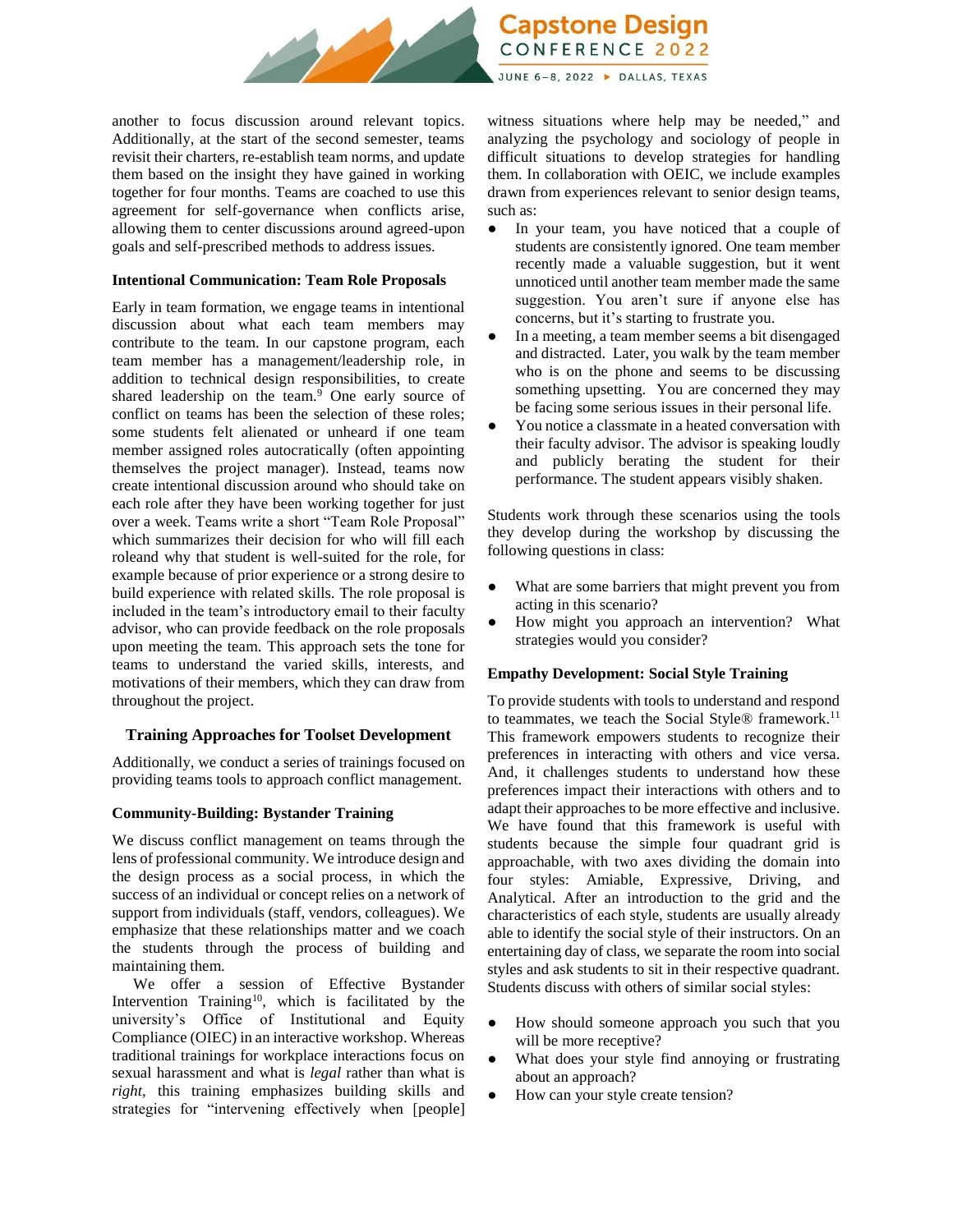

**Capstone Design CONFERENCE 2022** 

JUNE 6-8, 2022 > DALLAS, TEXAS

The differences in social styles become immediately apparent as representatives from each style share the answers they have written with a partner, and other parts of the room express surprise and dissenting viewpoints.

In this exercise, we emphasize that no one social style is better or worse than another, but that differences exist and can impact the work on a team as well as the perceptions or assumptions we make of one another based on our own paradigms. We provide training about style flexing and self-reflection. Then, we have students return to their teams, discuss what they learned, and talk through how they would like to be approached if involved in common team scenarios, such as: a team member not completing a deliverable on time; a concern that meetings are not being conducted effectively; a difference of opinion about a design or decision.

We conduct this training six weeks after team formation because it is around this time that students start to come to us with burgeoning concerns about team members or team atmosphere, and they are receptive to the perspectives provided. We refer to the specific social styles on a team when we help that team resolve conflict. We find that it provides an opportunity to discuss those concerns within a conceptual framework which simultaneously validates and challenges each individual's style, and encourages them to adapt to one another to create an effective collective.

## **Difficult Conversations Training**

Finally, we teach the students about the process of resolving conflict through structured dialogue.<sup>12</sup> Whereas the students' first instinct is often to avoid or ignore conflict, in this technique we encourage students to approach situations where there is a perceived conflict with a conversation that will address the situation and work toward a satisfactory outcome. Some students have been taught to use a "sandwich technique" which can lead to mixed messages for the recipient and which can feel disingenuous to the students considering this approach.<sup>13</sup> Instead, we walk them through a process of identifying the relevant facts and context, describing their concerns using "I" statements ("I worry…", "I feel…"), asking if the other person has additional information to provide, making a direct ask for what they hope the outcome might be, and finally working with the other party to look for a mutually agreeable solution. This framework empowers the students to directly and transparently address situations in a constructive manner and to feel prepared to do so.

# **Advising Approaches**

Building on full-class trainings, we work with individual students and teams as situation-specific concerns arise.

## **Coaching**

If a student is facing a conflict with another party (team member(s), director, client, vendor, staff, etc.), we offer to meet with the student for a coaching session. In that meeting, we first determine if we believe it is appropriate for the student to address the situation on their own, then we walk the student through the process of preparing for a "difficult" conversation, as described in the previous section. In keeping with our learning objectives, we make every effort to empower the student to address the situation on their own before we step in or employ additional resources to aid them.

## **Interventions**

Sometimes there are cases where we intervene with a team or group of students to help resolve a conflict. Typically, these cases result when the conflict is of a sensitive nature, when repeated attempts by the student to resolve the conflict have been unsuccessful, or when the situation has expanded beyond an interpersonal conflict between a few individuals. We frame this as the case when "your manager's manager" is called in to help to emphasize the gravity of the situation. In these intervention meetings, we follow a similar procedure to the Difficult Conversations Training. We describe the facts of the situation as we understand them, taking care to fairly represent all those involved. Prior to this conversation we have typically reached out to many parties to gather information (see Contextualization section below). We then ask for additional clarifying information from the parties involved, and have the students propose potential solutions/resolutions. We then spend time with the team/individuals starting to implement these solutions – whether that means having the team work on a white board to derive a plan for workload distribution of remaining tasks, or facilitating a conversation between two parties in conflict. We follow up with all individuals involved following the intervention to learn if additional resources are necessary.

# **Team Check-in Meetings**

Our senior design teams meet weekly with a faculty advisor and we are available for consultation hours twice weekly and by appointment, however we have found that it is valuable to hold periodic scheduled "check-in meetings" with each team. These are typically conducted twice per semester with each team and are 45 minutes. During the check-in meetings, we ask the team about typical update topics: project progress, schedule, budget, workload distribution, and client and faculty advisor relationships. We also ask teams about what they are proud of in the project and what they are most concerned about. By holding these in-person meetings with the full team present, we are often able to identify conflict between team members by observing engagement, body